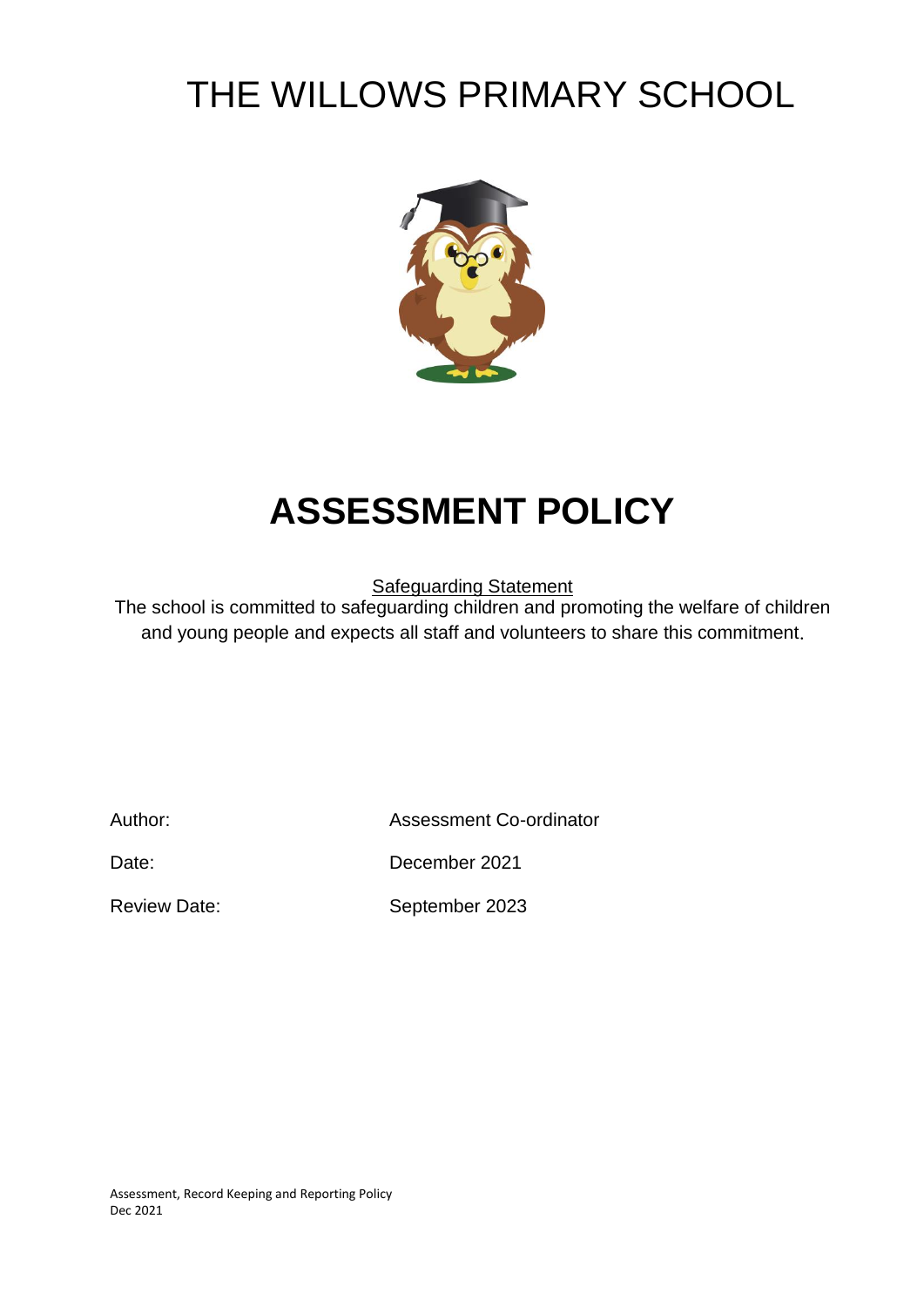Assessment is a central feature of the teaching and learning process. It is a continuous process by which teachers find out about their pupils' capabilities and achievements, decide how far the learning objectives have been met and identify next steps in learning. Assessment should therefore improve performance and raise standards.

# **The purpose of assessment is to**

- Ensure a consistent approach to judging children's attainment and monitoring their rate of progress
- Support ongoing teaching and learning and assess the development and achievement of each individual pupil in order to establish "next steps" in learning and inform planning;
- Enable teachers to plan for personalisation and differentiation by highlighting the need for reinforcement, consolidation and progression;
- Ensure any difficulties are diagnosed and to provide information for parents, carers, children, teachers, governors, external agencies and other schools, where appropriate
- Review the range of attainment/progress at different stages and ensure the setting of challenging yet realistic targets to raise pupil performance in the future.
- Recognise and celebrate achievement and to motivate through success;
- Monitor and evaluate the curriculum in accordance with the statutory requirements of the National Curriculum;
- Assist the continuity of teaching and progression of learning across all phases of education;

| <b>Outcomes for</b>   | Summative Assessment should enable teachers to evaluate learning to plan           |  |
|-----------------------|------------------------------------------------------------------------------------|--|
| <b>Teachers</b>       | subsequent teaching                                                                |  |
| <b>Outcomes for</b>   | Summative Assessment should provide pupils with information about how well they    |  |
| <b>Children</b>       | have understood a topic and how they can improve                                   |  |
| <b>Outcomes for</b>   | Summative Assessment should enable the monitoring of the performance of cohorts,   |  |
| <b>School Leaders</b> | groups and individuals                                                             |  |
| <b>Outcomes for</b>   | Summative Assessment should be able to assure external agencies that they are      |  |
| <b>Ofsted</b>         | operating an effective system of assessment for monitoring and supporting progress |  |

#### Our assessment systems take account of the recommended outcomes for summative assessment.

Leaders in school use summative assessment data for the internal purposes of monitoring and evaluating practice and for the external requirement of accountability. To facilitate these processes, we make regular records of assessment which indicate the progress of individual, groups and cohorts towards meeting or exceeding the expected standards. Our data and tracking systems provide simple manageable information which is fit for purpose.

The H/T (Assessment co-ordinator) has access to all available data. Statutory, internal and teacher assessments are monitored by the H/T and results from these assessments are analysed and patterns or trends in data are established. Findings from data analysis are monitored by the senior leadership team (SLT) and feedback is given in teams or to individual teachers.

- The Headteacher and Deputy Headteacher have a detailed overview of whole school assessment data including all forms of analysis and reports
- The Special Needs Co-ordinator (SENCO) has an overview of data for SEND pupils
- The English Co-ordinator (ENCO) has an overview of whole school data for reading and writing
- The Maths Co-ordinator (MACO) has an overview of whole school data for maths
- The EYFS co-ordinator has an overview of all Early Years data

Assessment, Record Keeping and Reporting Policy Dec 2021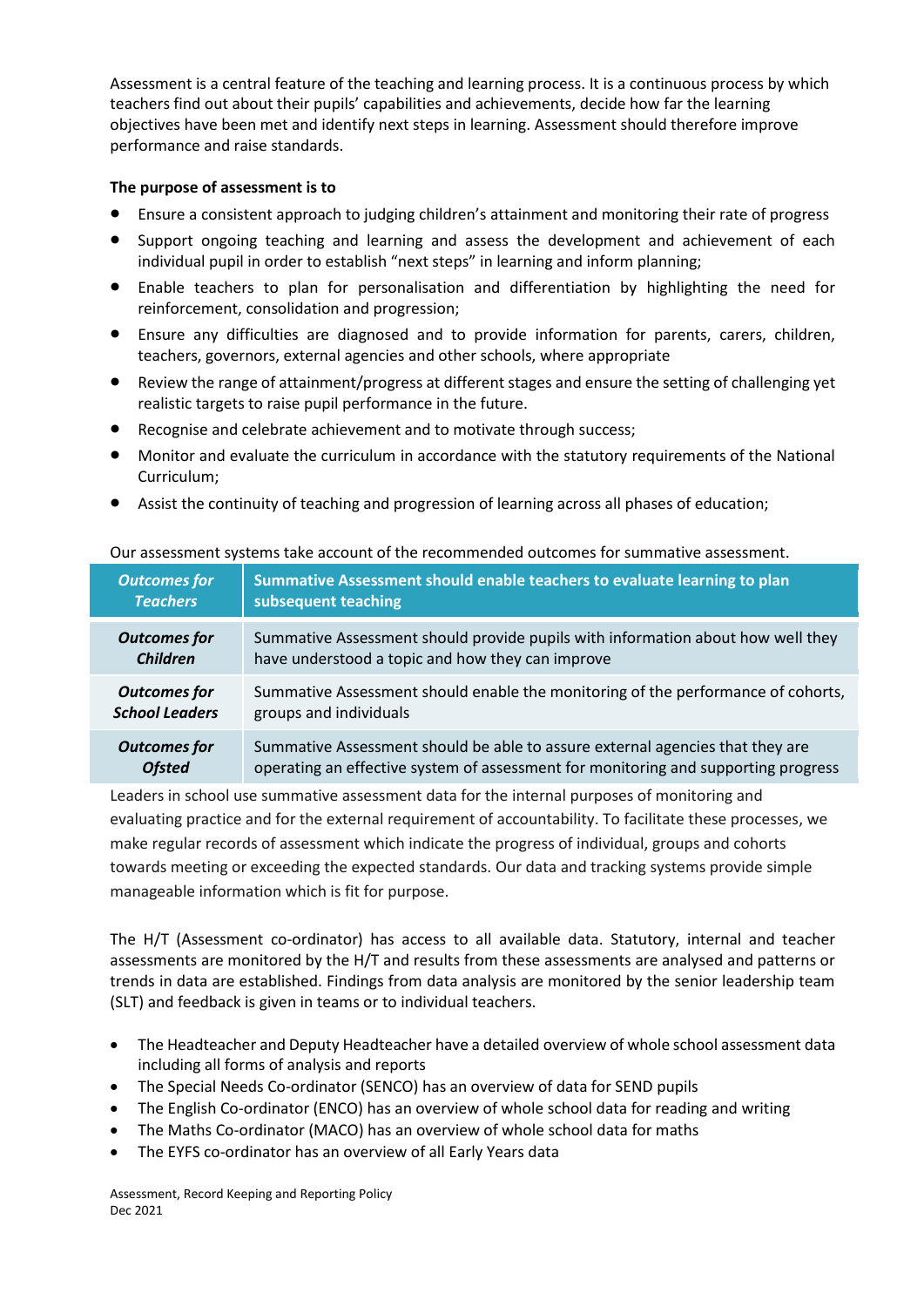- The PPG Lead has an overview of data for all PPG pupils
- The EAL Co-ordinator has an overview of data for EAL pupils
- The G & T Co-ordinator has an overview of data for G & T pupils
- The Phonics Lead has an overview of all phonics data from EYFS through to the end of KS1 (and beyond where appropriate)
- Subject co-ordinators are expected to have an understanding of standards in their subjects

All class teachers have access to all the data for the individual pupils in their class. This data is kept in the class data profiles. The H/T (Assessment co-ordinator) updates the profiles on a termly basis with analysis of results. All class teachers receive copies of the termly whole school data report.

Governors receive the termly whole school data report – this is discussed at Governing Board meetings with questions submitted to the HT to enable Governors to understand the key messages from the data.

The Willows Primary school uses an "Assessment without Levels" approach. This approach allows schools to use their own systems of assessment to reflect a child's progress towards meeting the expected standards for their year group within a particular subject. Pupils are expected to secure the standard rather than achieving a particular level/sub-level.

# **Assessment without Levels from Y1 – Y6**

- A consistent approach has been developed across the school which is understood and applied consistently by every teacher
- Our system is not just a data tool but an approach to assessment which impacts planning and teaching in the classroom as well.
- We have developed a conceptual understanding of progress at all levels across the school. Progress involves developing deeper or wider understanding, not just moving on to work of greater difficulty.
- We have implemented an ongoing system to assess progress in the classroom

#### **Assessment without Levels in Reading/Writing**



**85% secure + is the agreed aspiration/long term expectation in every yr group**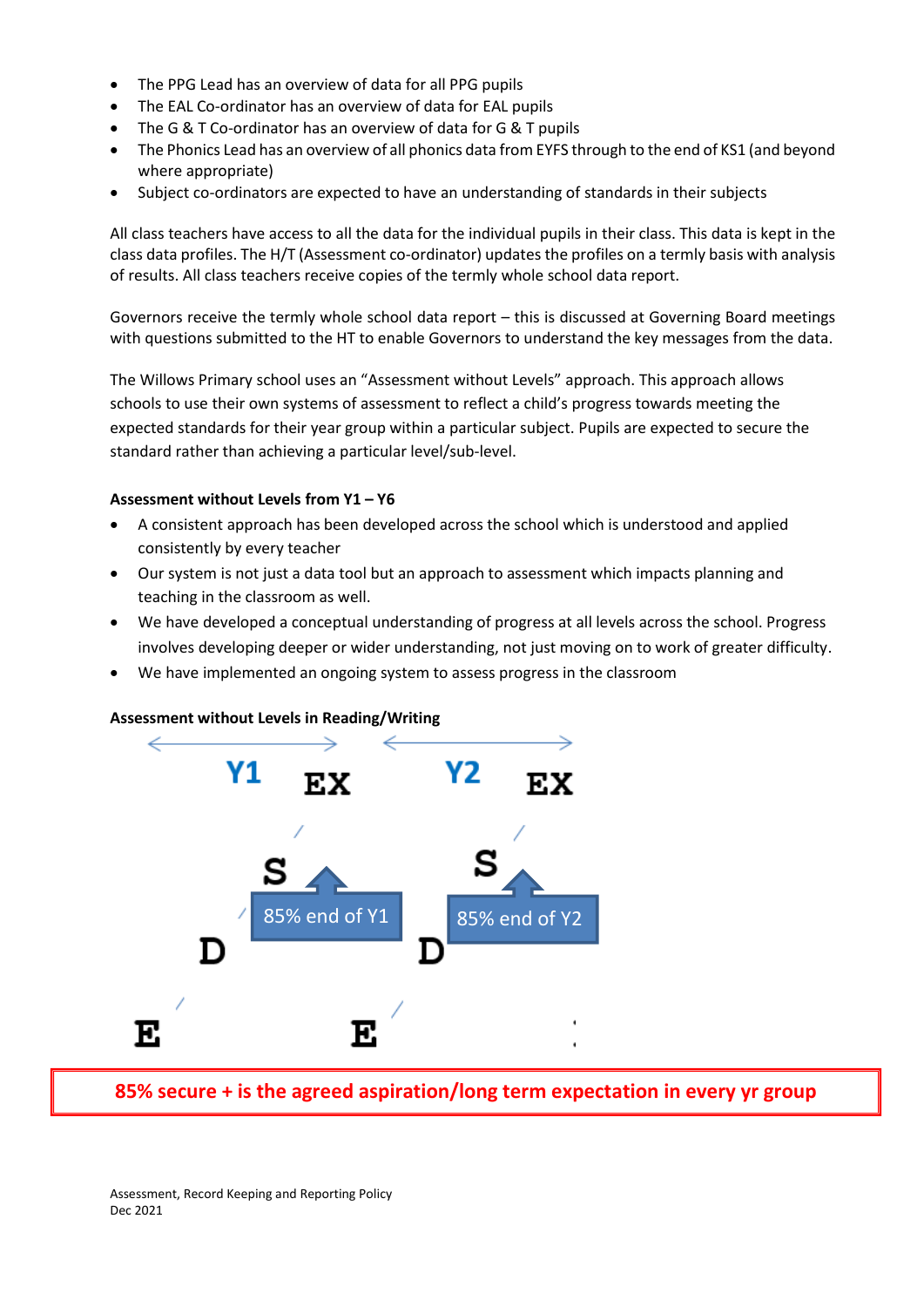

**85% secure + is the agreed aspiration/long term expectation in every yr group**

- Expected Progress in Reading and Writing from Emerging to Developing or from Developing to Secure or from Secure to Exceeded
- Better than expected Progress in Reading and Writing from Emerging to Secure or from Developing to Exceeded
- "informal" teacher judgements are made regularly about children's progress. These will provide us with small snapshots at the end of units/topics/themes



# **85% secure + is the agreed aspiration/long term expectation in every yr group**

- Expected Progress in Maths from Emerging to Secure or from Developing to Exceeded
- Better than expected Progress in Maths from Emerging to Exceeded
- "informal" teacher judgements are made regularly about children's progress. These will provide us with small snapshots at the end of units/topics/themes

Assessment, Record Keeping and Reporting Policy Dec 2021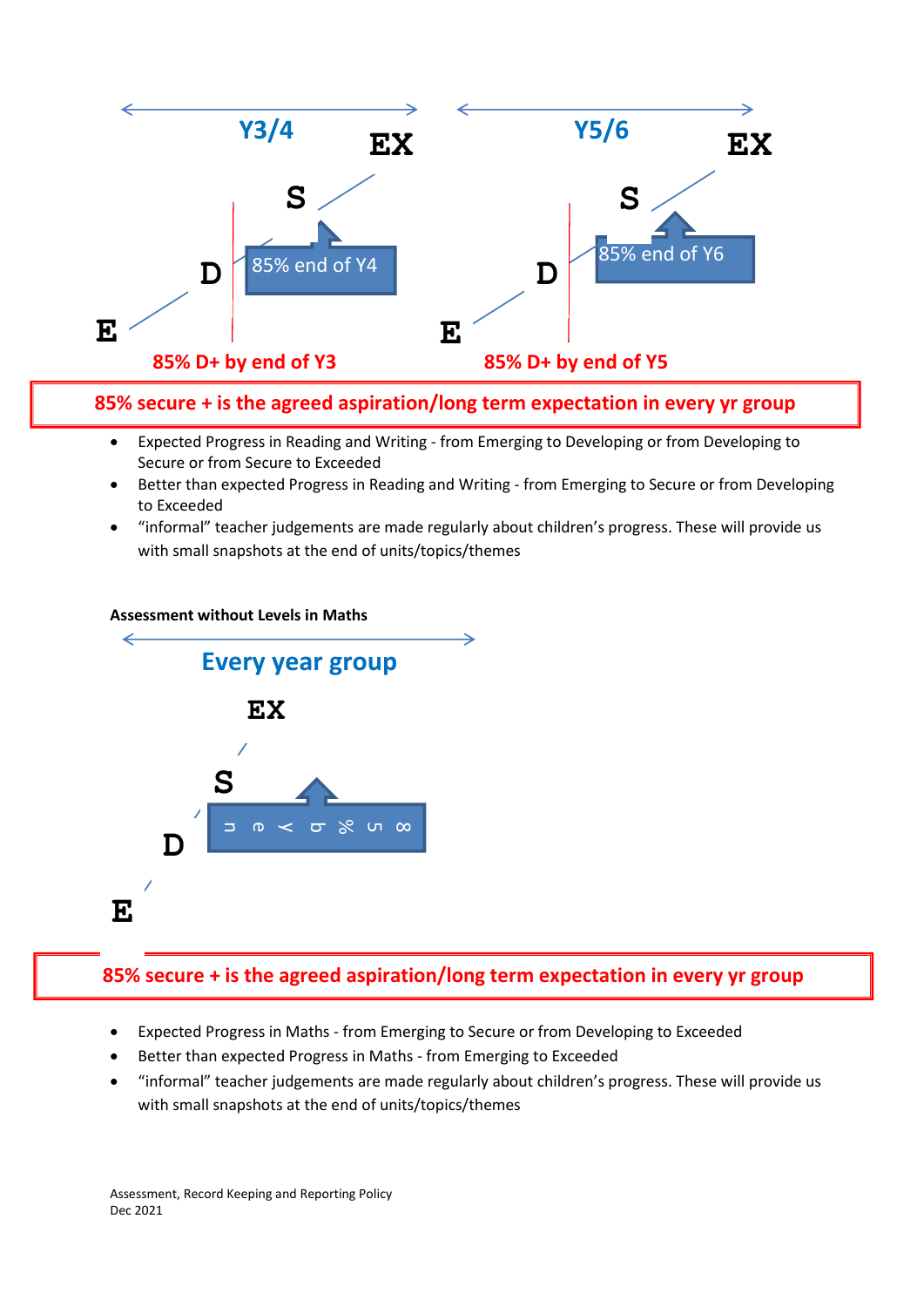### **Teacher Assessment**

Teacher assessment is concerned with the whole child and his/her development academically and socially. It is integral to curriculum planning and will ensure that children's needs and abilities are taken into account. It is a continual process which incorporates marking and record keeping. Teacher assessments are made systematically and continuously throughout each term as part of normal classroom activities. They give all pupils the opportunity to demonstrate what they know, understand or can do in relation to the new national curriculum requirements as well as diagnosing their strengths and areas where they may need more support.

Evidence of assessment is collected formally and informally in many ways.

- A specific task or focus may be set for the individual, class or group
- Assessment may take the form of observation, oral work, discussion and careful, constructive questioning
- Assessment may be linked to quality marking, especially when there has been a specific focus for that work, shared with the child.
- Self-evaluation from the children is also encouraged

Periodic review of this evidence gives a clear profile of pupils' achievement across a whole subject and informs and shapes future planning and targets for improvement. Evidence will be signposted using assessment grids against the current national curriculum expectations and standards for each year group as part of the ongoing process of teacher assessment.

# **Moderation**

The purpose of in-school moderation is to check the consistency of teachers' judgements after they have made their assessments, to identify and resolve any differences and to agree school standards. Moderation also ensuresthat national curriculum standards/expectations are understood and are applied consistently across the school.

Moderation meetings are conducted termly and involve whole school staff. This is to ensure continuity and shared understanding of the assessment procedure. The moderation activities involve bringing a collection of evidence from selected pupils to the meeting and discussing with colleagues the judgements that have been made and to identify possible areas for progression.

# **Assessment for Learning (Formative Assessment)**

Assessment for learning is a powerful way of raising pupils' achievement. It is based on the principle that pupils will improve most if they understand the aim of their learning, where they are in relation to this aim and how they can achieve the aim (or close the gap). Assessment for learning is not an isolated activity. It feeds into the school's cumulative understanding of pupils' achievements and contributes evidence to an increasingly well-informed, rounded and reliable picture of an individual pupil's performance.

#### *Learning intentions, success criteria and IPC learning questions*

Learning intentions and success criteria for Literacy and Numeracy and IPC learning questions should be displayed and verbalised. Wherever possible, learning intentions should be made clear to the children so that they can understand the purpose of their activities, the progress they have made, and their next steps in learning.

#### *Peer and self-assessment*

Children should be involved in the process of assessment to develop an awareness of themselves as learners. This will encourage positive self-esteem and a feeling of responsibility for the standards of their own work, behaviour and relationships with others. We will encourage children to view, comment upon and value each other's work, for example shared class work and work displays throughout the school.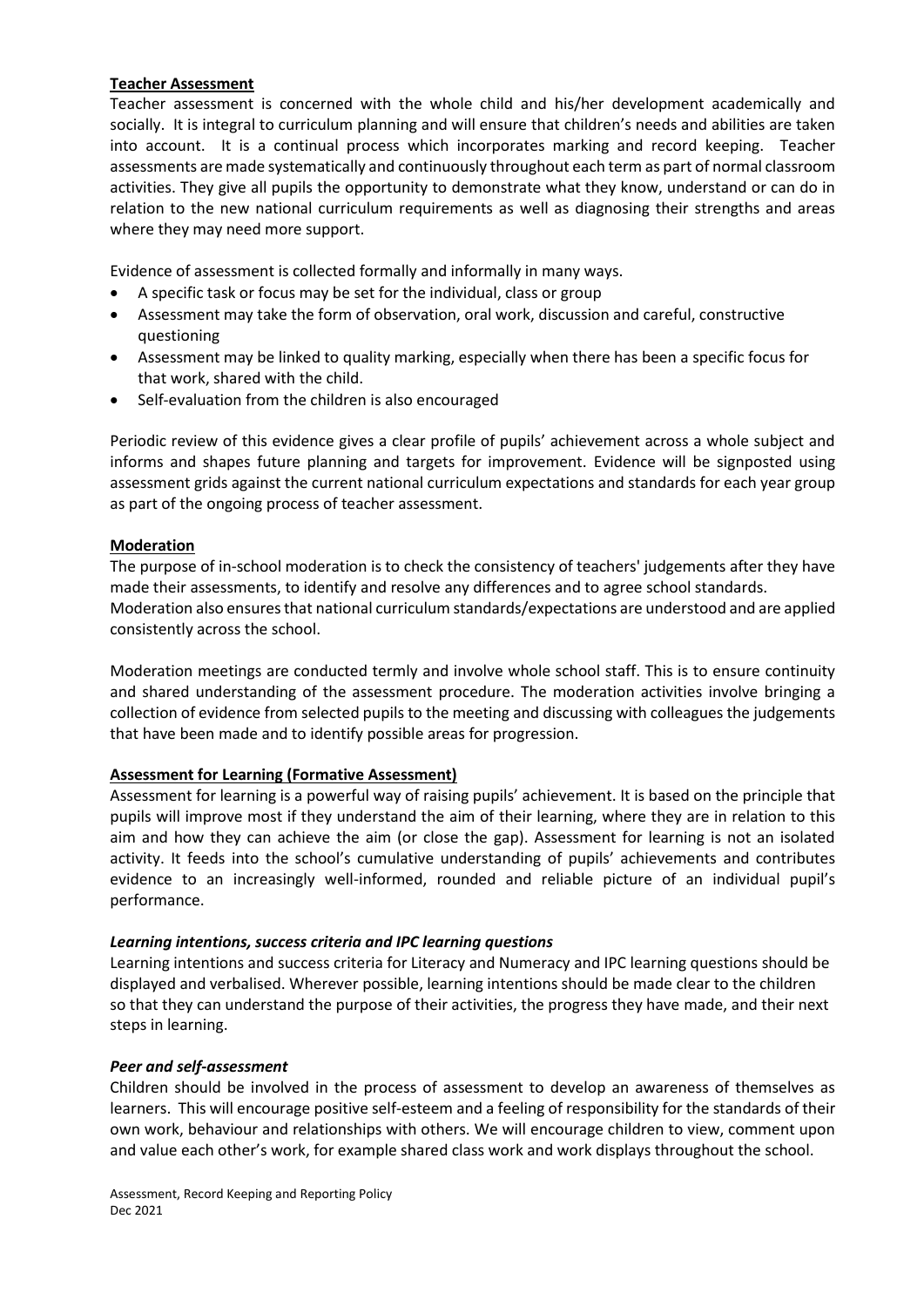### *Feedback on learning and quality marking*

Quality marking gives written feedback to the children on their learning and identifies what the child's next steps are - please refer to marking policy. When children have been given a target either verbally or as part of written marking, it is intended that children should have some ownership of that target and take part in reaching it. The teacher plays an integral role in terms of monitoring the children's accomplishment of a target and the setting of a new one. Each term teachers and pupils discuss and set new targets for the coming term.

### **SEND**

All children are entitled to a full school curriculum and their achievements and progress will be closely monitored. The Willows Primary school has a comprehensive monitoring system in line with the SEND Code of Practice ensuring individual needs are met at all times. Children who have special educational needs may need to have their smaller learning steps assessed and recorded, for details see our Local Offer items 3.1 and 3.2, which is available to view on the school website.

# **Record Keeping**

Record keeping is only worthwhile when the records are used and records are most effective when both present and future teachers can use them. The best records of children's progress are their exercise books. They are important documents and form the basis of evidence of each child's progress and are held by the class teacher.

Keeping records of children's work should enable us to: -

- Assess what a child has learned and what stage of progression has been reached.
- Diagnose problems experienced by individual children in order to help them move forward in their learning
- Identify where children may have additional needs, including those of a range of vulnerable groups (SEND children, Pupil premium children, children with EAL and the more able.
- Communicate more effectively with children, teachers, parents, other agencies, and transition schools

Teachers maintain their own personal records in order to gather information to support their own judgements. Records of teacher assessments and test results will be held by the class teacher, whilst more extensive records will be held by the Assessment co-ordinator (H/T). Information from these records and exercise books will be transferred to the new class teacher at the end of the academic year. Once books cease to be current evidence they will be returned to the child.

It is the responsibility of teachers to ensure that the records of their present pupils are kept up-to-date, and the responsibility of receiving teachers to ensure that they use the incoming records to the greatest effect. Team Leaders should be responsible for liaison within their teams and between teams.

#### **Reporting**

Reporting is seen as a whole school process and all staff work together to communicate with appropriate audiences.

# *Reporting to parents and carers*

Parents are informed through termly Parents Evenings; through the child's Annual Report in the Summer Term; through Success and Achievement Plans (SAPs) and through informal meetings as required. The Annual Report is an annual assessment in all subjects, which will draw information from both formal and informal assessments, which have been made during the year. These reports follow an agreed school format and parents are given an opportunity to respond on the report itself and at a subsequent Parents' Drop in session.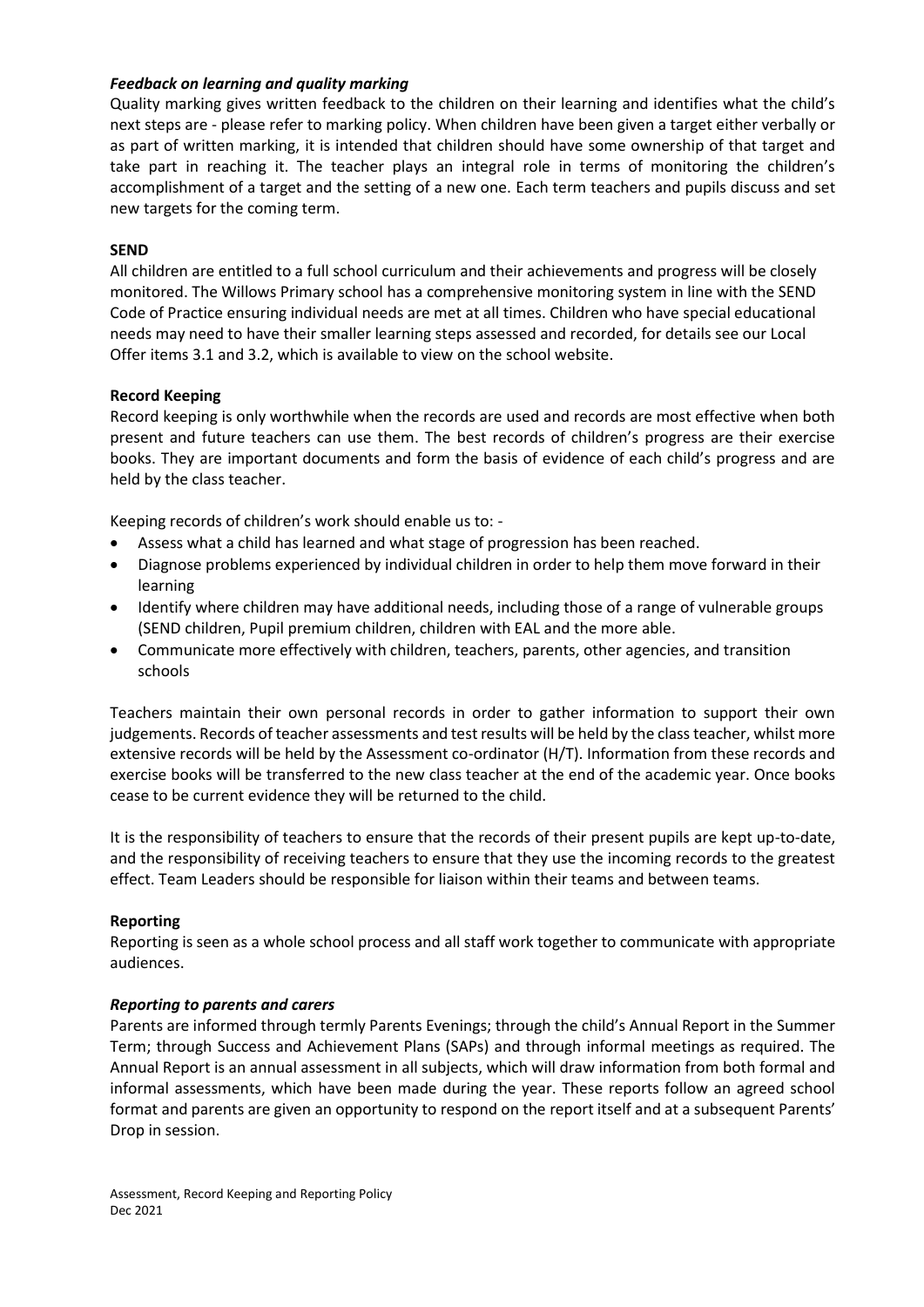This is the way that assessment information will be reported for children at the end of Y6. This format is slightly different to the rest of the school due to the format of the statutory tests and teacher assessment at the end of KS2.

|         | <b>Does not meet</b><br>the standard for the<br>end of KS2 | Is working towards<br>the expected standard for<br>the end of KS2 | Working at the<br>expected standard for end<br>of KS2 | Working at greater depth<br>within the expected standard<br>for the end of KS2 |
|---------|------------------------------------------------------------|-------------------------------------------------------------------|-------------------------------------------------------|--------------------------------------------------------------------------------|
| Reading |                                                            |                                                                   |                                                       |                                                                                |
| Writing |                                                            |                                                                   |                                                       |                                                                                |
| Maths   |                                                            |                                                                   |                                                       |                                                                                |
| Science |                                                            |                                                                   |                                                       |                                                                                |

▚

|     | <b>Has not achieved</b><br>the expected standards | <b>Has achieved</b><br>the expected standards | <b>Has exceeded</b><br>the expected standards |
|-----|---------------------------------------------------|-----------------------------------------------|-----------------------------------------------|
| IPC |                                                   |                                               |                                               |
|     |                                                   |                                               |                                               |

This is the way that assessment information will be reported for children at the end of Y1, Y3, Y4 and Y5.

|         | <b>Has not achieved</b><br>the expected standards | <b>Has achieved</b><br>the expected standards | <b>Has exceeded</b><br>the expected standards |
|---------|---------------------------------------------------|-----------------------------------------------|-----------------------------------------------|
| Reading |                                                   |                                               |                                               |
| Writing |                                                   |                                               |                                               |
| Maths   |                                                   |                                               |                                               |
| IPC     |                                                   |                                               |                                               |
| Science |                                                   |                                               |                                               |

This is the way that assessment information will be reported for children at the end of Y2. This format is slightly different to the rest of the school due to the format of the statutory tests and teacher assessment at the end of KS1. d.

|   |                | <b>Does not meet</b><br>the standard for the<br>end of KS1 | Is working towards<br>the expected standard for<br>the end of KS1 | Working at the<br>expected standard for end<br>of KS1 | Working at greater depth<br>within the expected stand-<br>ard for the end of KS1 |
|---|----------------|------------------------------------------------------------|-------------------------------------------------------------------|-------------------------------------------------------|----------------------------------------------------------------------------------|
|   | <b>Reading</b> |                                                            |                                                                   |                                                       |                                                                                  |
|   | <b>Writing</b> |                                                            |                                                                   |                                                       |                                                                                  |
|   | Maths          |                                                            |                                                                   |                                                       |                                                                                  |
| ◉ | <b>Science</b> |                                                            |                                                                   |                                                       |                                                                                  |